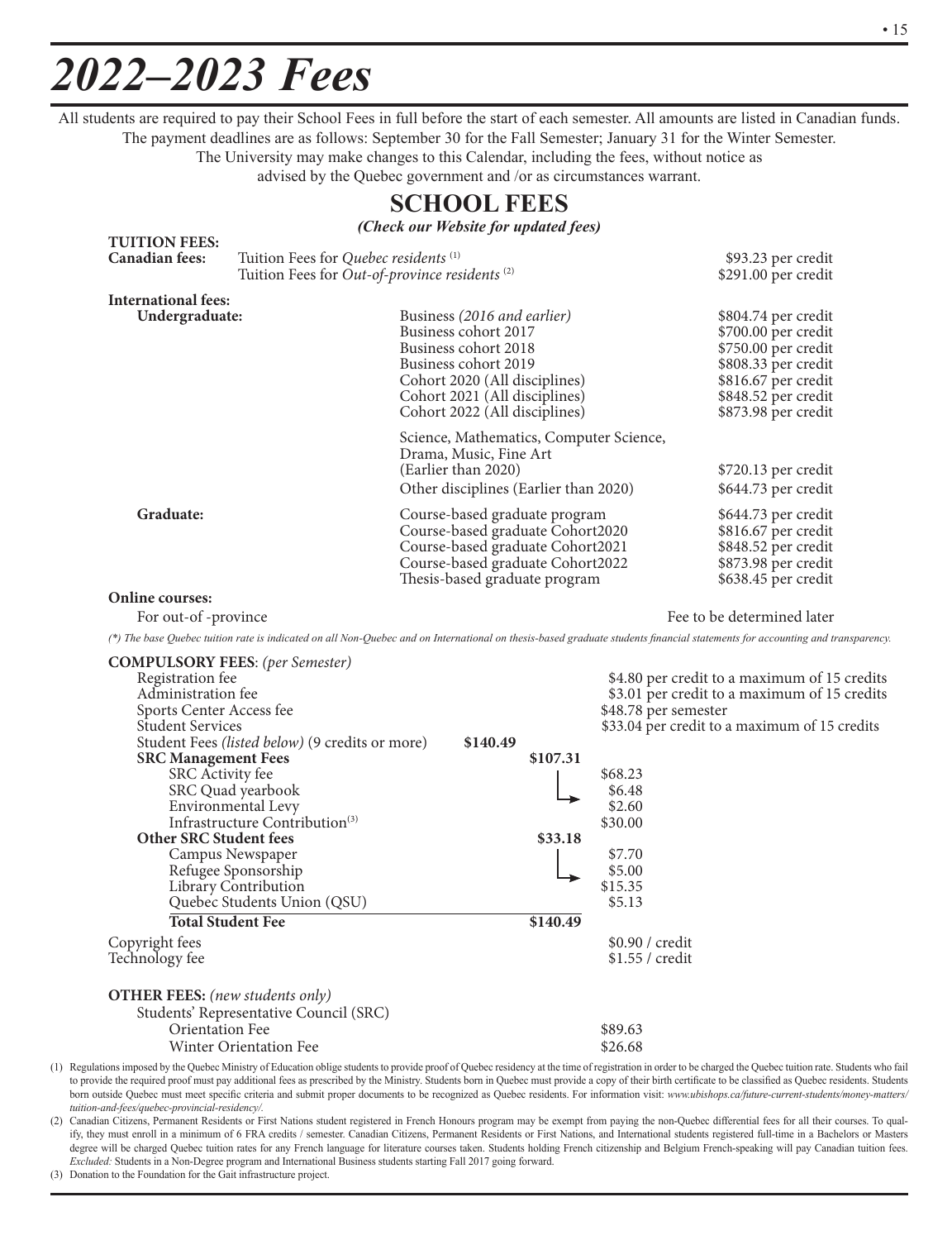| *(based on 15 credits per semester and not including other compulsory or incidental fees) |        |                           |     |                  |                               |
|-------------------------------------------------------------------------------------------|--------|---------------------------|-----|------------------|-------------------------------|
|                                                                                           |        | Compulsory<br><b>Fees</b> |     | <b>Total per</b> | <b>Total</b><br>Fall & Winter |
| *Fees are subject to change.<br><b>Tuition</b>                                            |        |                           |     | <b>Semester</b>  |                               |
| <b>Canadian F ees:</b>                                                                    |        |                           |     |                  |                               |
|                                                                                           | $+$    | \$838.77                  | $=$ | \$2,237.22       | \$4,474.44                    |
|                                                                                           | $+$    | \$838.77                  | $=$ | \$5,203.77       | \$10,407.54                   |
| <b>International fees Undergraduate</b>                                                   |        |                           |     |                  |                               |
| Business (2016 & earlier) \$12,071.10                                                     | $^{+}$ | \$838.77                  | $=$ | \$12,909.87      | \$25,819.74                   |
| Business cohort 2017\$10,500.00                                                           | $+$    | \$838.77                  | $=$ | \$11,338.77      | \$22,677.54                   |
| Business cohort 2018\$11,250.00                                                           | $+$    | \$838.77                  | $=$ | \$12,088.77      | \$24,177.54                   |
| Business cohort 2019\$12,124.95                                                           | $+$    | \$838.77                  | $=$ | \$12,963.72      | \$25,927.44                   |
|                                                                                           | $+$    | \$838.77                  | $=$ | \$13,088.77      | \$26,177.54                   |
|                                                                                           | $+$    | \$838.77                  | $=$ | \$13,566.52      | \$27,133.04                   |
|                                                                                           | $+$    | \$838.77                  | $=$ | \$13,948.47      | \$27,896.94                   |
| Science, Mathematics, Computer Science,                                                   |        |                           |     |                  |                               |
| Drama, Music, Fine Art\$10,801.95                                                         | $+$    | \$838.77                  | $=$ | \$11,640.72      | \$23,281.44                   |
|                                                                                           | $+$    | \$838.77                  | $=$ | \$10,509.72      | \$21,019.44                   |
| <b>International fees Graduate</b>                                                        |        |                           |     |                  |                               |
| Course-based grad. before Cohort 2020 \$9,670.95                                          | $+$    | \$838.77                  | $=$ | \$10,509.72      | \$21,019.44                   |
| Course-based grad. Cohort 2020 \$12,250.00                                                | $+$    | \$838.77                  | $=$ | \$13,088.77      | \$26,177.54                   |
| Course-based grad. Cohort 2021 \$12,727.75                                                | $+$    | \$838.77                  | $=$ | \$13,566.52      | \$27,133.04                   |
| Course-based grad. Cohort 2022 \$13,109.70                                                | $+$    | \$838.77                  | $=$ | \$13,948.47      | \$27,896.94                   |
| Thesis-based graduate program\$9,576.75                                                   | $+$    | \$838.77                  | $=$ | \$10,415.52      | \$20,831.04                   |
| $(*)$ A mandatory health insurance fee is charged for the international students          |        |                           |     |                  |                               |

# **Example of 2022-2023\* Tuition and Compulsory Fees (15 credits):**

# **Payment of Fees**

School Fees must be paid in full before the start of each semester. The due dates are as follows:

| Fall SemesterSeptember 30  |  |
|----------------------------|--|
| Winter Semester January 31 |  |
| Summer SemesterMay 31      |  |

A late payment fee of \$65 will apply for all payments made after September 30 for the Fall and January 31 for the Winter. Delaying payment may also result in limited course availability. Students with outstanding fees and balances are charged interest on their outstanding balance at the end of each month at a rate of 15% per annum (1.25% per month). *Failure to pay outstanding balances of tuition, residence, or any amount due to Bishop's University will result in the withholding of transcripts and diplomas, the suspension of re-enrollment or other measures.*

Payment of fees should be made based on a 15-credit full load or according to the credits the student will take. If students register in extra courses or labs, they can pay the extra fees up until the Add/Drop deadline.

## **Methods of Payment**

Payments may be made by cheque (Cdn or US Funds), with on-line banking (BMO, Desjardins, CIBC, National Bank, RBC, Scotia Bank or TD) or by debit card or cash at our office. International students can pay using flywire to make their payment transfer.

# **Refunds**

1. Any student who withdraws in writing from the University before the deadline date for dropping and adding courses is entitled to 100% refund of fees less a withdrawal fee of \$85.43. After this date there will be no refund.

2. Should a student leave the University due to illness and not return during the semester, a refund of 50% of the pro-rated tuition fees only will be allowed, provided that a doctor's certificate is attached to the withdrawal form and forwarded to the Records Office. Withdrawal forms may be obtained through the Records Office.

# **Compulsory Fees**

The Registration fee covers services for program changes and Add/Drop course processing. The Administration fee helps to cover the costs of convocation, student financial aid service, scholarship management, requests for transcripts and various confirmation letters requests by students. The Student Services fee provides free access to the following general services on campus: Health Clinic, Counseling Services, Career and Employment Office, Disability Office, Campus Ministry and Student Affairs. The Student Services fee also supports Campus Security and the Creative Arts. The Student Fees provide for full membership and voting privileges in the Students' Representative Council (SRC), publications, student rates for athletic events, etc. Firstyear students starting in the Fall Semester are charged \$89.63. fee (\$26.68 in winter) to cover orientation week activities. Fees do not cover insurance on personal belongings. Technology fee helps to maintain and improve the technology environment which supports a student's learning experience at Bishop's. The Sports Centre access fee provides students full access to the Sports Centre. The only exceptions are recreational courses, towel and laundry service.

## **Exchange Students**

Exchange students are required to pay for their residence, meals, books, supplies, medical insurance and any specific course related fees.